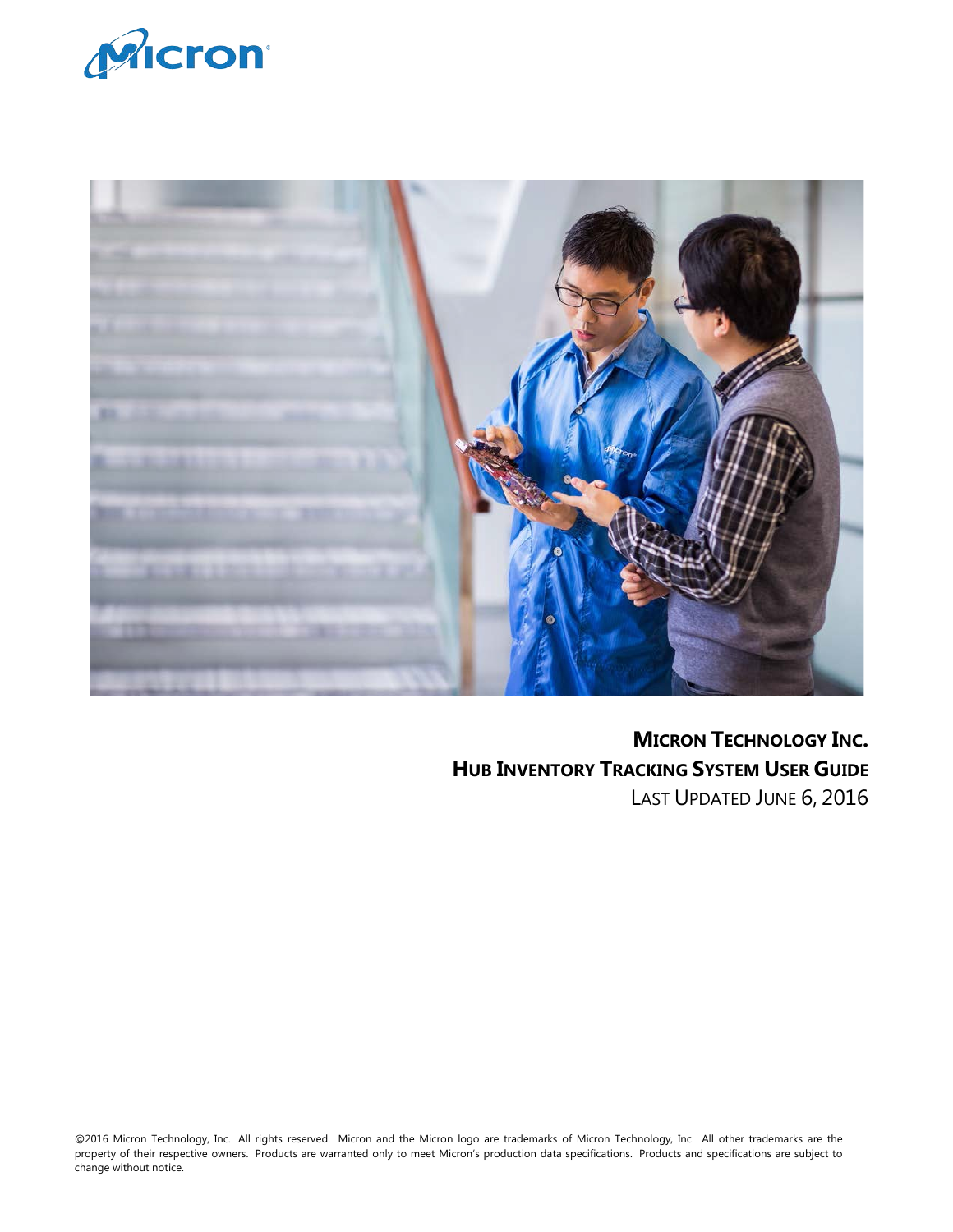



# <span id="page-1-0"></span>**TABLE OF CONTENTS:**

**[Objective](#page-2-0) [System Overview](#page-1-0)** [Product Overview](#page-2-1) [Accessing](#page-2-0) HITS HITS Entry [Screen Tour](#page-4-0) Launch Inventory [Tracking Application Option - Inventory](#page-4-1) Status Updates Receive [into consignment](#page-5-0) Pull from consignment for [customer demand](#page-5-1) [Return to Micron Technology, Inc.](#page-5-2) **Hold or [Quarantine](#page-5-3)** [Incorrect Scan](#page-5-4) Pulling Product for an [Alternate Customer / Division](#page-7-0) [Search Inventory](#page-7-1) Option [Search by](#page-8-0) Box **[Search by](#page-10-0) Customer Part Number** Search by [Purchase Order Number](#page-10-1) **Search by [Micron Part Number](#page-10-2) [Search by](#page-9-0) Status** [Issues with HITS](#page-10-3) [Contact Micron](#page-11-0) [Process Flowchart](#page-12-0)

**2 |** Page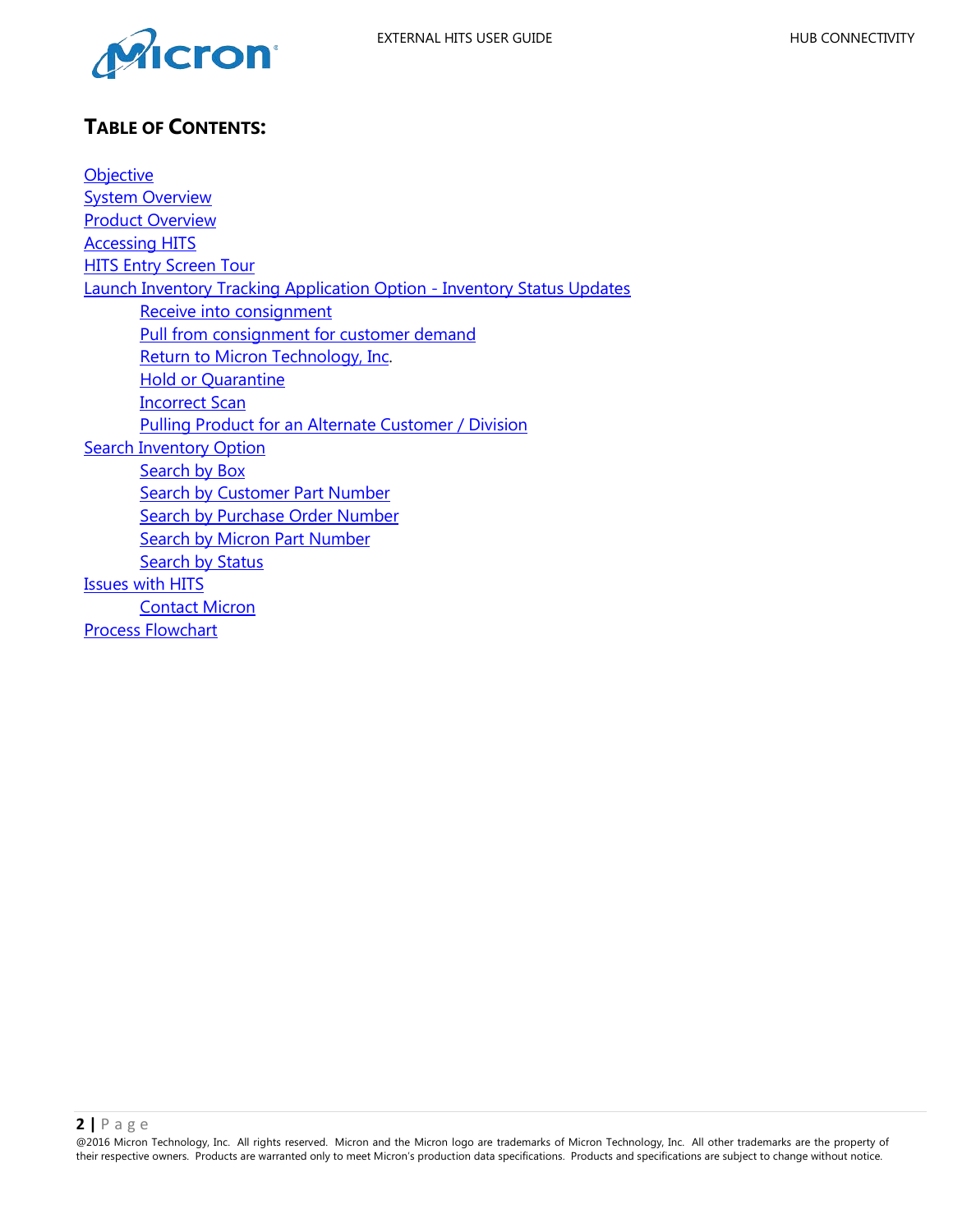

## <span id="page-2-0"></span>**OBJECTIVE**

The Hub Inventory Tracking System (HITS) is a proprietary Micron web-based systems created to allow users at hub and consignment locations to track inventory received from Micron with specific details per shipping container. Users of this program receive, store, and ship the product for Micron and the end customer to create a Just In Time (JIT) inventory stockpile. This document explains how to track the boxes (product) that route in and out of the HUB or Consignment warehouses utilizing the HITS system.

## **SYSTEM OVERVIEW**

The cartons sold by Micron can have several possible status classifications:

- 1. **INTRANSIT:** A box has an INTRANSIT status from the time it leaves Micron until it is received by the warehouse.
- 2. **RECEIVED:** A box has a RECEIVED status once the product arrives at the warehouse and is scanned. It retains a RECEIVED status until it is pulled for the end customer, put on hold, returned to Micron, or pulled for the end customer.
- 3. **PULLED:** A box has a PULLED status when it is pulled off the shelf to be shipped to the end customer.
- 4. **HOLD:** A box may have a HOLD status if the product has been quarantined, pending qualification, or other requests by Micron, customer, or warehouse.
- 5. **TO MICRON:** A box has a TO MICRON status if the product is being returned to Micron because of a change in the end customer's forecast or other related reasons.
- 6. **INVOICING:** A box has an INVOICING status during the billing process within Micron.
- 7. **INVOICED:** A box has an INVOICED status once the billing process within Micron has been completed and an invoice has been generated to the end customer.
- 8. **XFERPULL:** A box has an XFERPULL status when the product is being pulled for another customer division. This is used to accommodate Micron billing requirements. This status will only remain for approximately 5 minutes.

# <span id="page-2-1"></span>**PRODUCT OVERVIEW**

Micron product is shipped in bulk, commonly referred to as Master Container Boxes (MCBs). Each MCB contains 2-10 smaller inner boxes. Both the MCB and Inner Boxes have bar coded labels used for scanning into HITs.

There are two ways to accomplish scanning within HITs:

- 1. Scan the 3S label found on the MCB or
- 2. Scan the labels found on each inner box within the MCB.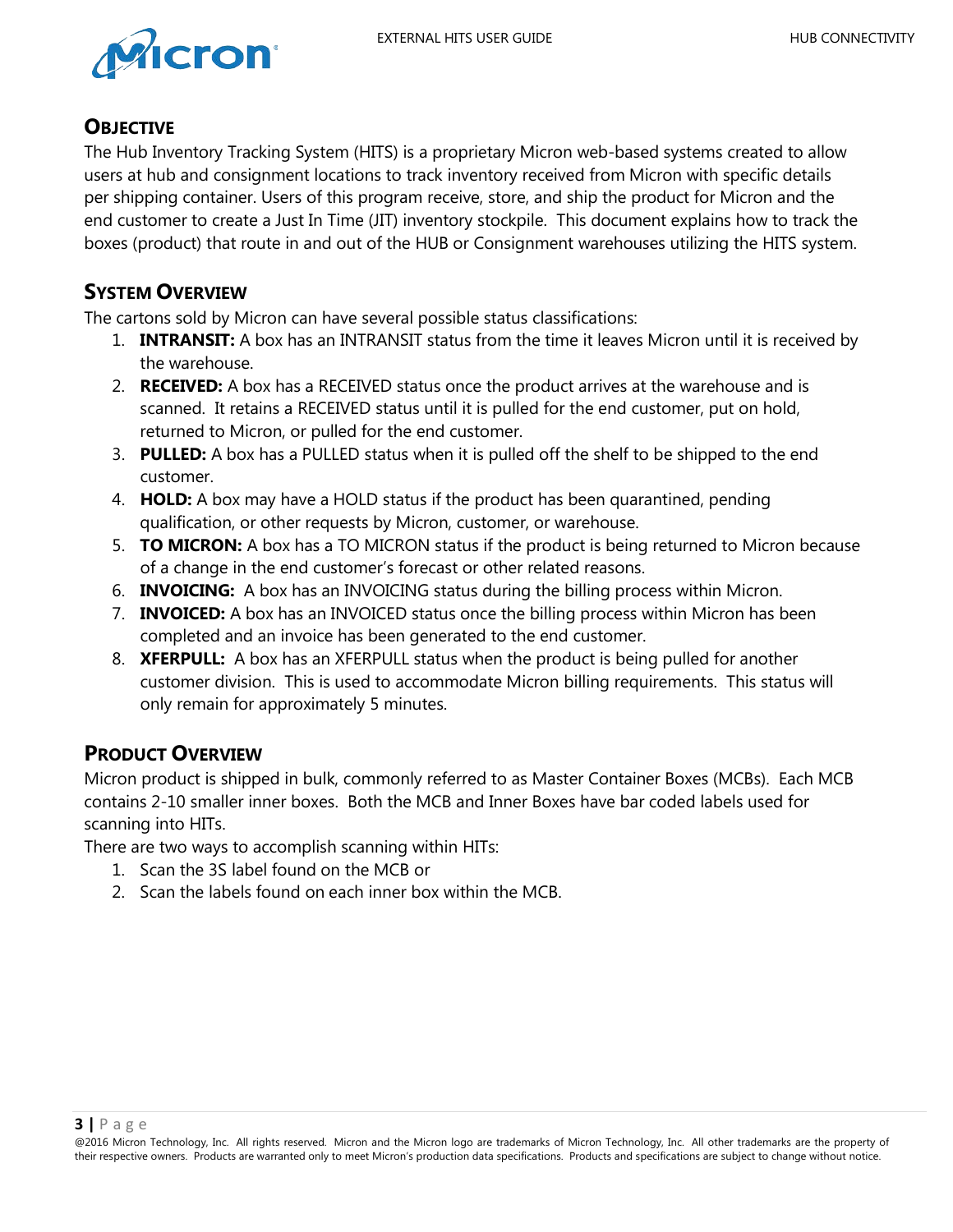

## **ACCESSING HITS**

- 1. Access HITS directly via URL<https://silicon.micron.com/hits/hubext/> or, the HITS site can also be accessed by navigating through the Micron Technology, Inc. website at [www.micron.com.](http://www.micron.com/)
- 2. Scroll to the bottom of the page and click on Authorized sales in the footer at the bottom of the page.

| r – – – –                        |                           |                              |                                |                          |
|----------------------------------|---------------------------|------------------------------|--------------------------------|--------------------------|
|                                  |                           |                              |                                |                          |
| <b>Solutions</b>                 | <b>Memory and Storage</b> | About                        | Support                        | Contact Us               |
| <b>Automotive Solutions</b>      | <b>Products</b>           | Our Company                  | How to Buy                     | How to Buy               |
| Client SSD Storage               | <b>DRAM</b>               | News and Events              | <b>Authorized Distributors</b> | <b>Authorized Sales</b>  |
| Data Center                      | <b>DRAM Modules</b>       | <b>Micron Blogs</b>          | Contact Us                     | <b>Site Map</b>          |
| <b>Embedded Memory Solutions</b> | <b>NAND Flash</b>         | <b>Micron Foundation</b>     | lobs                           | <b>Surplus Equipment</b> |
| <b>Enterprise SSD Storage</b>    | Managed NAND              | <b>Emerging Technologies</b> |                                |                          |
| <b>Mobile Memory Solutions</b>   | <b>NOR Flash</b>          | Locations                    |                                | Terms of Use             |
| Networking Innovations           | Hybrid Memory Cube        | <b>Our Commitment</b>        |                                | Privacy                  |
| <b>Supercomputing Memory</b>     | <b>Multichip Packages</b> | <b>Investor Relations</b>    |                                |                          |
| <b>Ultrathin Solutions</b>       | <b>Solid State Drives</b> |                              |                                |                          |

3. Select **Field Inventory System**.



Micron authorized sales representatives and distributors can use links below to access resources. (Login Required)

#### **Model N Quotelink Login**

To request access to Quotelink, please create a micron.com account, then complete the Request Form.

**Sales Resource Center (SRC)** 

To request access to the SRC, please create a micron.com account, then complete the Request Form.

**Field Inventory System** 

4. Log in using the Micron provided email and password (the username should end in @micron.com):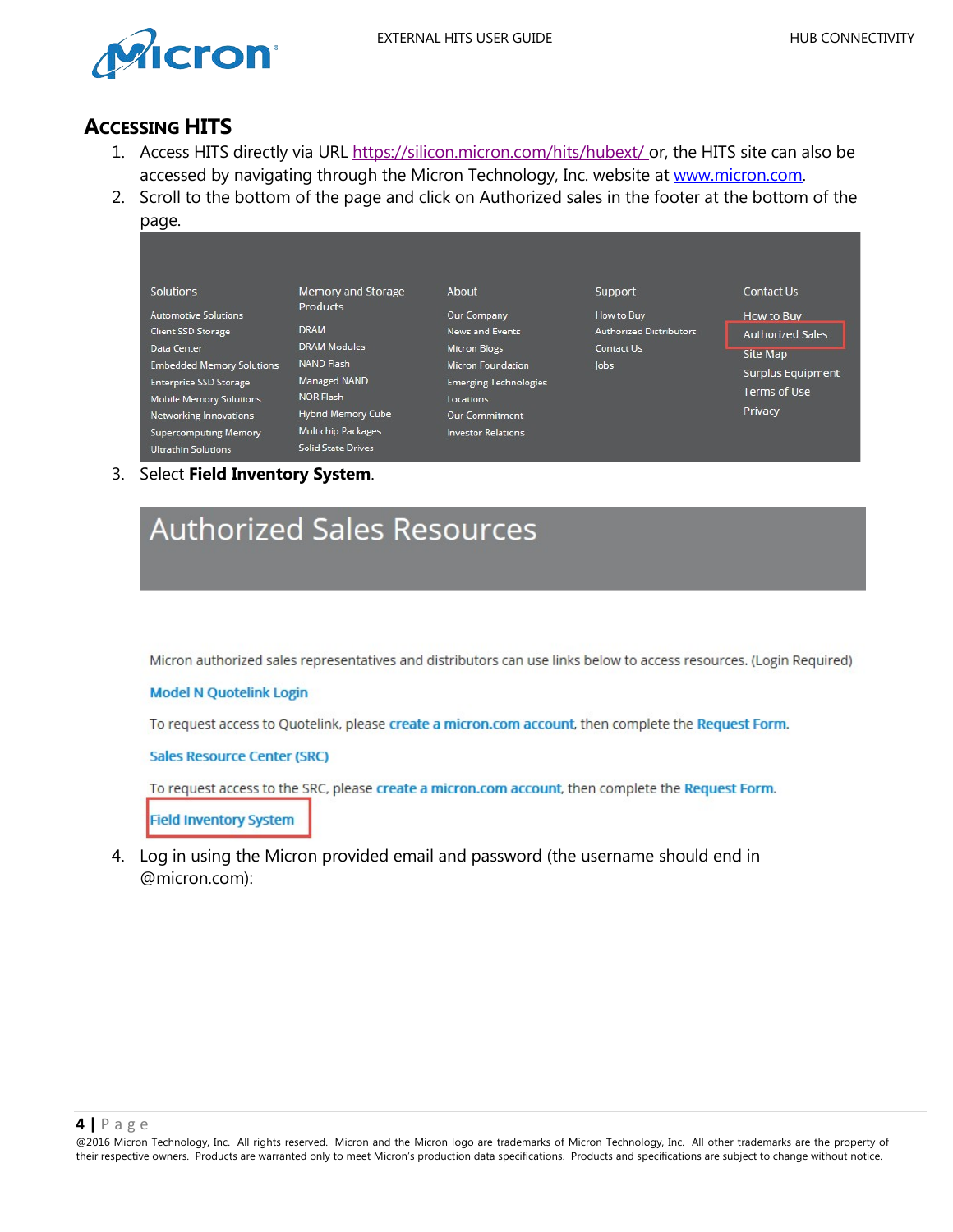<span id="page-4-1"></span>



Forgot your password? <u>Reset it Now</u>.

| <b>Field Inventory System</b> |
|-------------------------------|
|                               |
| Email: $\llbracket$           |
| Password:                     |
| Login                         |

## <span id="page-4-0"></span>**ENTRY SCREEN**

The Entry screen of HITS has numerous links back to the Micron Technology, Inc. website for information on products, divisions, news, and general information. HITS functionality is available via the links highlighted below:

|                            |                                       |                      | The future of memory |                             |
|----------------------------|---------------------------------------|----------------------|----------------------|-----------------------------|
| Micron                     |                                       | Support<br>Locations | Feedback<br>Site map | Search                      |
|                            | Welcome to the Micron Field Inventory |                      |                      | Logged in as:               |
| $\blacktriangleright$ DRAM | System.                               |                      |                      | 5018026_HITSDEMO@MICRON.COM |
|                            |                                       |                      |                      | LogOut                      |
| E SRAM                     | Search Inventory                      |                      |                      |                             |
| Flash<br>٠                 | Launch Inventory Tracking             |                      |                      |                             |
|                            | Application                           |                      |                      |                             |
| <b>Modules</b>             |                                       |                      |                      |                             |
| <b>Bare Die</b>            |                                       |                      |                      |                             |
|                            |                                       |                      |                      |                             |
| <b>News</b>                |                                       |                      |                      |                             |
| $\blacktriangleright$ Jobs |                                       |                      |                      |                             |
|                            |                                       |                      |                      |                             |
| <b>Sales</b>               |                                       |                      |                      |                             |

"Search Inventory" can be utilized to search Micron consignment inventory by status, box, customer part number, Micron part number, or purchase order number.

"Launch Inventory Tracking Application" is used by the warehouse operators to systematically communicate the physical inventory movements to Micron Technology, Inc.

#### **5 |** Page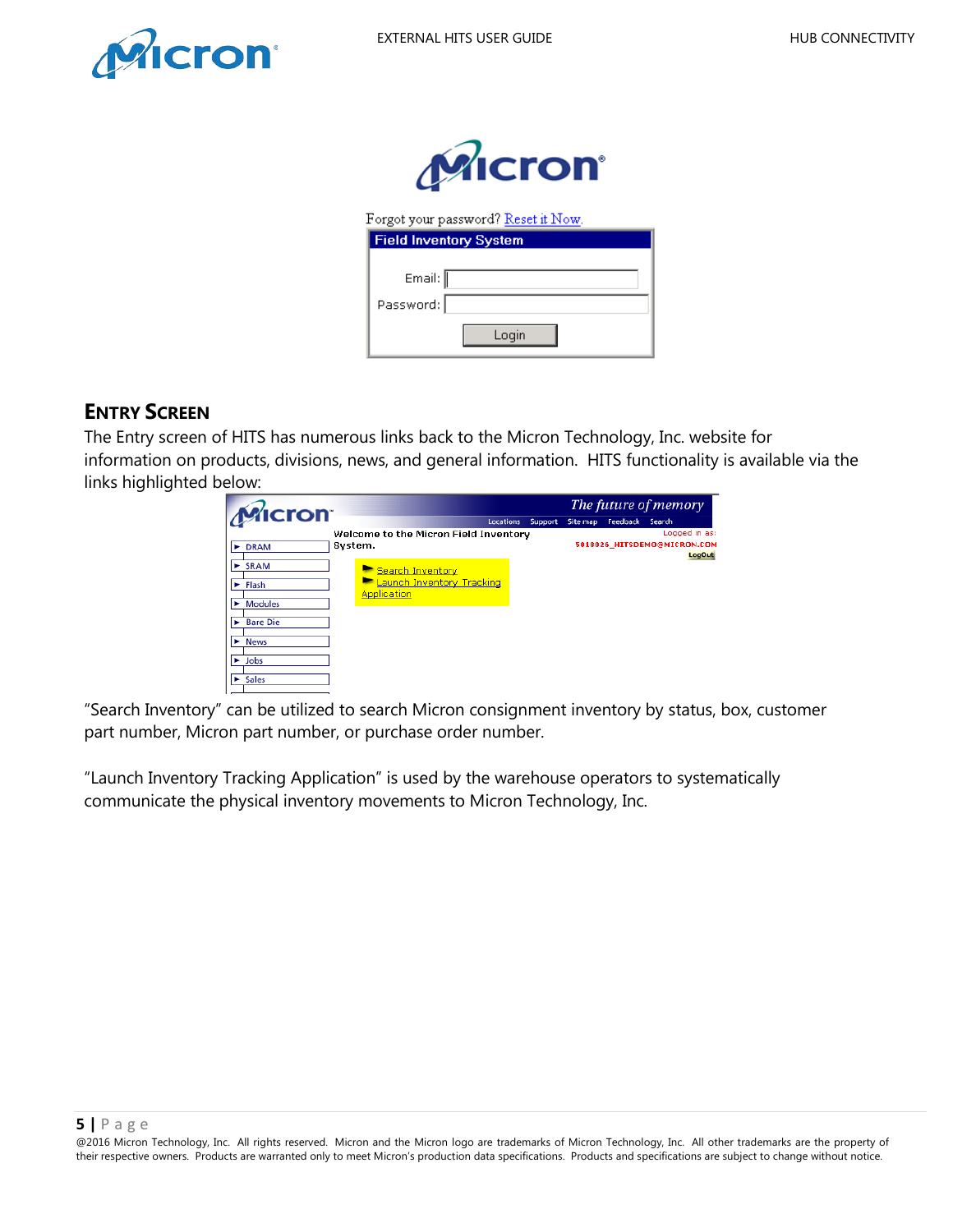

## **LAUNCH INVENTORY TRACKING APPLICATION - INVENTORY STATUS UPDATES**

The inventory tracking application is used by the warehouse operators to systematically communicate the physical consignment inventory movements to Micron Technology, Inc. The warehouse will use a barcode scanner to make the necessary updates.

When Micron owned consignment product physically arrives at the warehouse from Micron, is physically pulled from the consignment stockpile to return to Micron, is physically pulled from the consignment stockpile to meet customer demand, or needs to be put on quarantine, log into HITS, and select "Launch Inventory Tracking Application"

|               |                                                             |           |         | The future of memory |          |                                                        |
|---------------|-------------------------------------------------------------|-----------|---------|----------------------|----------|--------------------------------------------------------|
| Micron        |                                                             | Locations | Support | Site map             | Feedback | Search                                                 |
| <b>DRAM</b>   | Welcome to the Micron Field Inventory<br>System.            |           |         |                      |          | Logged in as:<br>5018026 HITSDEMO@MICRON.COM<br>LogOut |
| SRAM<br>Flash | Search Inventory<br>aunch Inventory Tracking<br>Application |           |         |                      |          |                                                        |

Select the status (on the left hand side of the "Field Inventory System" screen:

| Micron                                                                                       | Field Inventory System - Demonstratio         |
|----------------------------------------------------------------------------------------------|-----------------------------------------------|
| <b>RECEIVE</b><br><b>PULL</b><br><b>RETURN</b><br><b>RTM</b><br><b>HOLD</b><br><b>SEARCH</b> | Scan or Enter MCB/Box # below<br>MCB/Box #'s: |
| <b>XFER IN</b><br><b>XFER OUT</b>                                                            | Receive                                       |

- <span id="page-5-0"></span>1. When product physically arrives at the warehouse from Micron, select "RECEIVE."
- <span id="page-5-1"></span>2. When product is physically pulled from the consignment stockpile to meet customer demand, select "PULL."
- <span id="page-5-2"></span>3. When product is removed from the consignment stockpile to return to Micron, select "RTM."
- <span id="page-5-3"></span>4. When product is on hold or needs to be put in quarantine, select "HOLD"
- <span id="page-5-4"></span>5. When product is accidentally scanned as PULLED, select "RETURN" to systematically put the inventory back into consignment. Note "RETURN" functionality can only be used if boxes are in a PULLED or HOLD status.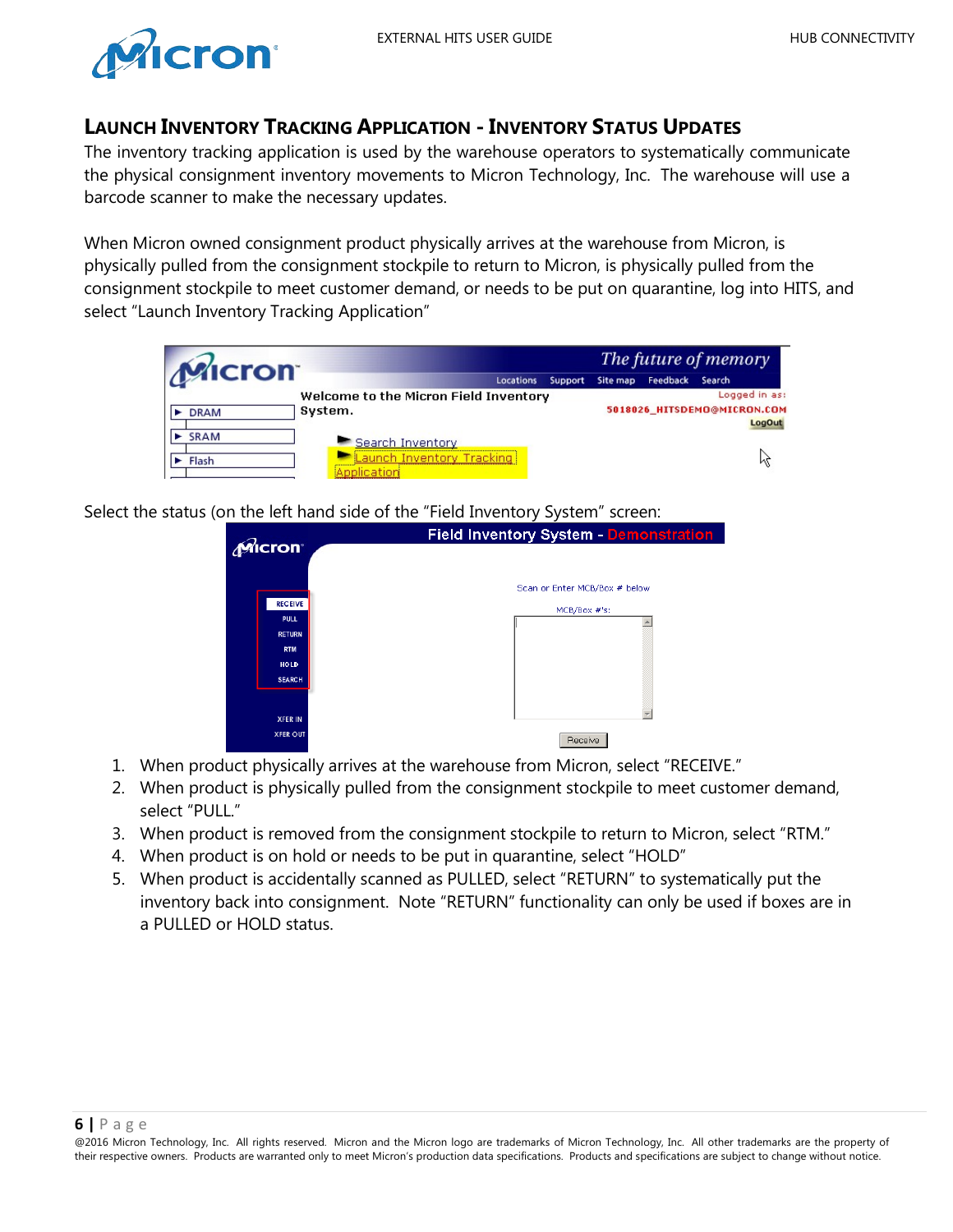



| Micron                        | <b>Field Inventory System - Demonstration</b> |
|-------------------------------|-----------------------------------------------|
|                               | r,                                            |
|                               | Scan or Enter MCB/Box # below                 |
| <b>RECEIVE</b><br><b>PULL</b> | MCB/Box #'s:                                  |
| <b>RETURN</b>                 |                                               |
| <b>RTM</b><br><b>HOLD</b>     |                                               |
| <b>SEARCH</b>                 |                                               |
|                               |                                               |
| <b>XFER IN</b>                |                                               |
| <b>XFER OUT</b>               | Receive                                       |

If the entire master container box is moving to a different status, then, using the barcode scanner, scan the "3S PKG ID" barcode located on the outside of each master container box. The box number above the barcode will default into the "MCB/Box #'s" field:



Or, if the master container box has been opened (please do not ever open the inner boxes without prior approval from Micron Technology, Inc.), scan all of the inner box labels of all of the inner boxes moving to a different status. The box number above the barcode will default into the "MCB/Box #'s" field:

|                   |            | M2/ST MF               | SNN |                      |
|-------------------|------------|------------------------|-----|----------------------|
| <b>BG111GK.3Z</b> |            | Country of Origin U.S. |     | <b>FAB 1 &amp; 3</b> |
| QTY: 0            | (9D)200342 |                        | MOD | 27441                |
| MT4VDDT1664AG     |            | 335C3                  |     |                      |

Once all boxes have been scanned, click on the button below the "MCB/Box #'s" input field.

#### **7 |** Page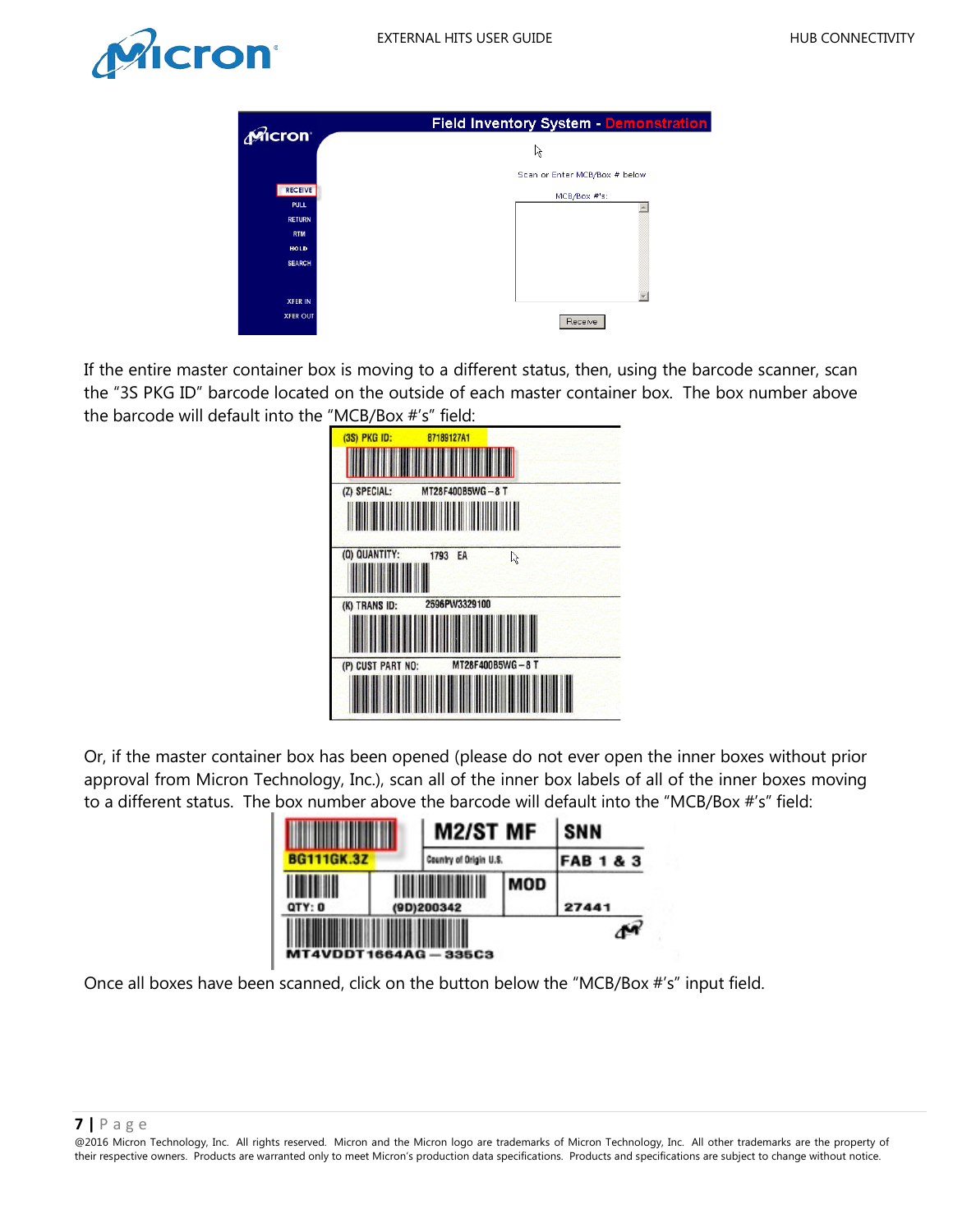

<span id="page-7-1"></span>

|                 | Scan or Enter MCB/Box # below |  |
|-----------------|-------------------------------|--|
| <b>RECEIVE</b>  | MCB/Box #'s:                  |  |
| <b>PULL</b>     | BG111GK.43                    |  |
| <b>RETURN</b>   | BG111GK.42                    |  |
| <b>RTM</b>      | BG111GK.3Z                    |  |
| <b>HOLD</b>     |                               |  |
| <b>SEARCH</b>   |                               |  |
| <b>XFER IN</b>  |                               |  |
| <b>XFER OUT</b> | Receive                       |  |

You will receive a success message for each of the boxes below the input field.

## **\*\*When you scan the MCB label, HITs updates the information for all inner boxes.**

## **\*\*Note that if one inner box is scanned separately from other inner boxes, the MCB label is no longer valid for use completing the specific transaction and each inner box must be scanned.\*\***

### <span id="page-7-0"></span>**Pulling Product for an Alternate Customer or Division**

In limited instances consignment stockpiles can be shared amongst different Micron customer divisions (or customers). If the consignment stockpile has been approved for this functionality, the HITS operator will need to specify which customer/division is consuming the product upon pull so that Micron can appropriately track the inventory to the consumer. If this arrangement has been pre-approved, the Field Inventory System in HITS will have a drop down "Pull For" menu when Pull is selected in the left hand menu. The operator will need to select which customer or division the product is being consumed by, scan the box/es and click "Pull" below the input box.



#### **8 |** Page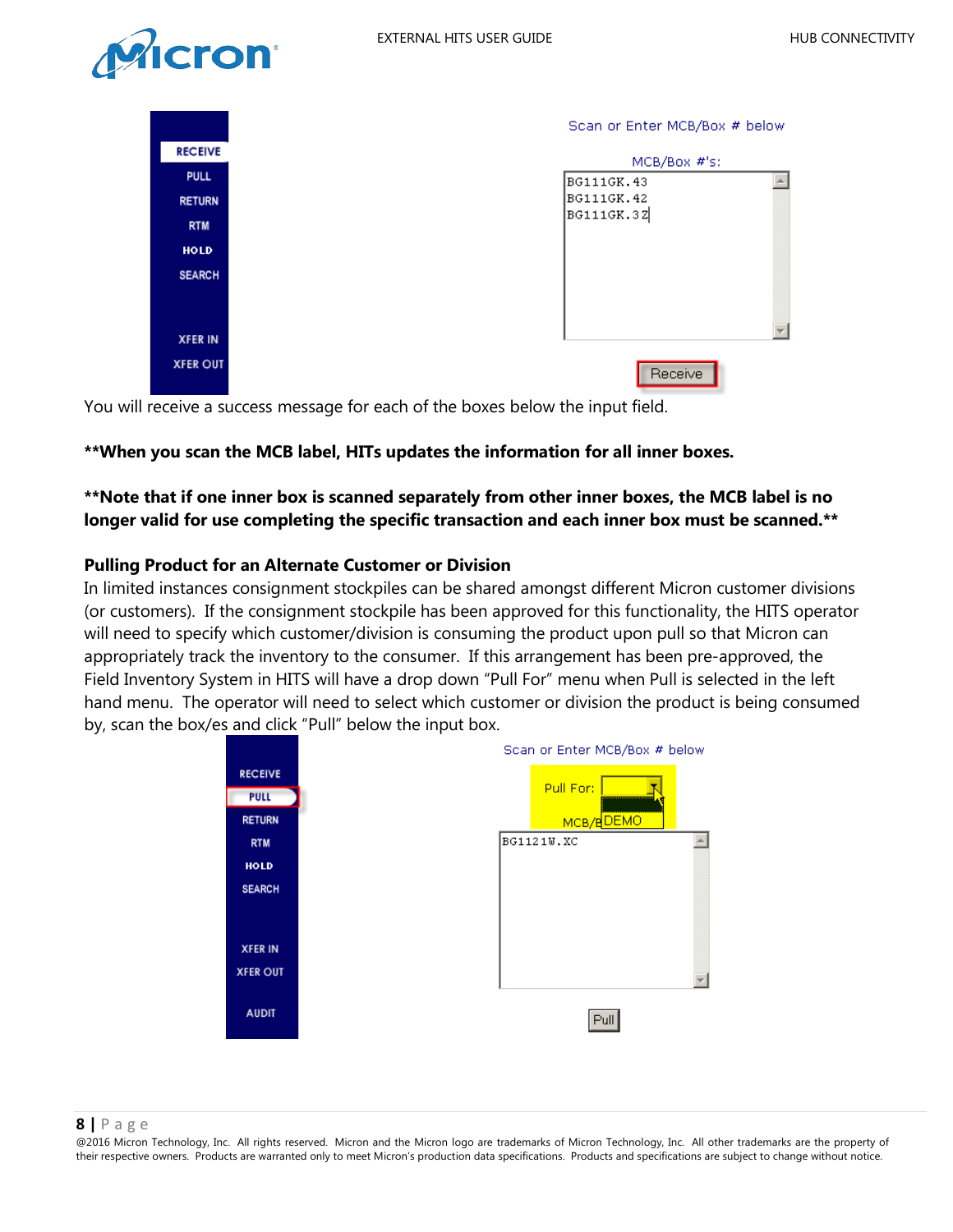

## **SEARCH FUNCTIONALITY**

HITS can be utilized to search Micron consignment inventory by status, box, customer part number, Micron part number, or purchase order number. Click on "Search Inventory" from the HITS entry screen.

|             |                                       |           |         |          | The future of memory |                             |  |
|-------------|---------------------------------------|-----------|---------|----------|----------------------|-----------------------------|--|
| Micron      |                                       | Locations | Support | Site map | Feedback             | Search                      |  |
|             | Welcome to the Micron Field Inventory |           |         |          |                      | Logged in as:               |  |
| <b>DRAM</b> | System.                               |           |         |          |                      | 5018026_HITSDEMO@MICRON.COM |  |
|             |                                       |           |         |          |                      | <b>LogOut</b>               |  |
| SRAM        | Search Inventory                      |           |         |          |                      |                             |  |
| Flash       | Launch Inventory Tracking             |           |         |          |                      |                             |  |
|             | Application                           |           |         |          |                      |                             |  |
| Modules     |                                       |           |         |          |                      |                             |  |

The search interface can also be reached by selecting "Launch Inventory Tracking Application" from the entry screen.

|                |                                                 |           |         | The future of memory |          |                             |        |
|----------------|-------------------------------------------------|-----------|---------|----------------------|----------|-----------------------------|--------|
| Micron         |                                                 | Locations | Support | Site map             | Feedback | Search                      |        |
|                | Welcome to the Micron Field Inventory           |           |         |                      |          | Logged in as:               |        |
| <b>DRAM</b>    | System.                                         |           |         |                      |          | 5018026_hitsdemo@micron.com | LogOut |
| <b>SRAM</b>    | Search Inventory                                |           |         |                      |          |                             |        |
| Flash          | <b>Launch Inventory Tracking</b><br>Application |           |         |                      |          |                             |        |
| <b>Modules</b> |                                                 |           |         |                      |          |                             |        |

Then select "Search" from the menu along the left hand side of the screen:



<span id="page-8-0"></span>Enter your search criteria.

- 1. "MCB/Box #" field is for the master container box number on the outer box label of the product (resembles a 4#######.A1 / A2, etc. number), or the inner box number can be input (label appended to the outside of the inner boxes of the product).
	- o Type in the MCB, or inner box number and click "Search"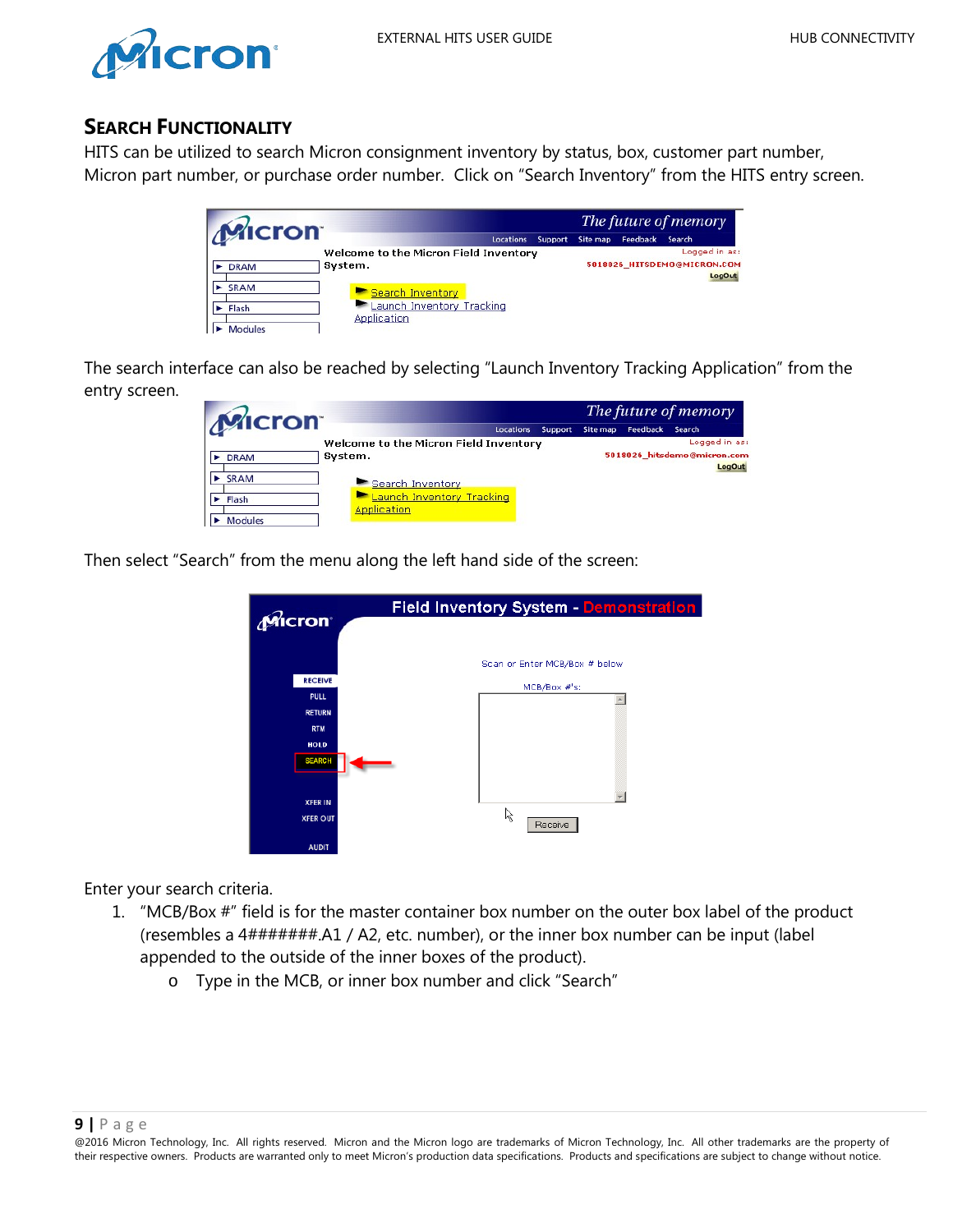

|                              | PO#:                      |                                                            |                               | Search                                                                                                                                                                        |
|------------------------------|---------------------------|------------------------------------------------------------|-------------------------------|-------------------------------------------------------------------------------------------------------------------------------------------------------------------------------|
|                              |                           |                                                            |                               |                                                                                                                                                                               |
|                              |                           |                                                            |                               |                                                                                                                                                                               |
|                              |                           |                                                            |                               |                                                                                                                                                                               |
|                              |                           |                                                            |                               |                                                                                                                                                                               |
|                              | PO#:                      |                                                            |                               | Search                                                                                                                                                                        |
| MCB/Box #:<br>Micron Part #: | 400001928A1<br>BG111GJ.QT | Logged in as<br>Status: ALL<br>Logged in as<br>Status: ALL | <b>FIELD INVENTORY SYSTEM</b> | MERON<br>5018026_HITSDEMO@MICRON.COM<br>Customer Part #:<br><b>FIELD INVENTORY SYSTEM</b><br><u>Filminin Tin</u><br>MICRON<br>5018026_HITSDEMO@MICRON.COM<br>Customer Part #: |

o Box information will pull in if the box is part of Micron consignment inventory for your location:

| Number of Records Found: 1 |       |                 |  |                        |                      |         |      |                               |          |  |  |
|----------------------------|-------|-----------------|--|------------------------|----------------------|---------|------|-------------------------------|----------|--|--|
|                            | IPO#I | <b>Status</b>   |  | Waybill # Cust part #1 | Micron Part #        | імсв #І | Box# | Date                          | Quantity |  |  |
|                            |       | <b>RECEIVED</b> |  | TRAIN2                 | MT16LSDF3264HG-10EE4 |         |      | BG111GJ.QT 9/27/06 2:31:01 PM | 100      |  |  |
|                            |       |                 |  |                        |                      |         |      | <b>Total Quantity</b>         | 100      |  |  |

- <span id="page-9-0"></span>2. "Status" search can be used to pull in any inventory in the status selected in the drop down:
	- o "All" all consignment inventory in all statuses.
	- o "In Transit" inventory en route from Micron to the hub facility
	- o "Received" inventory that has been scanned into the Micron owned consignment stockpile and should be physically located at the hub facility.
	- o "Pulled" inventory that has been removed from the Micron owned consignment stockpile for customer consumption.
	- o "To Micron" inventory that has been removed from the Micron owned consignment stockpile for return to Micron.
	- o "Invoiced" inventory that has been consumed by the customer, and billed to the customer.
	- o "Hold" Micron owned consignment inventory physically located at the hub facility, but on hold (quality concerns, etc).
- 3. Select a status from the drop down (as well as inputting any other search criteria to further limit the search) and click Search.

**<sup>10</sup> |** Page

<sup>@2016</sup> Micron Technology, Inc. All rights reserved. Micron and the Micron logo are trademarks of Micron Technology, Inc. All other trademarks are the property of their respective owners. Products are warranted only to meet Micron's production data specifications. Products and specifications are subject to change without notice.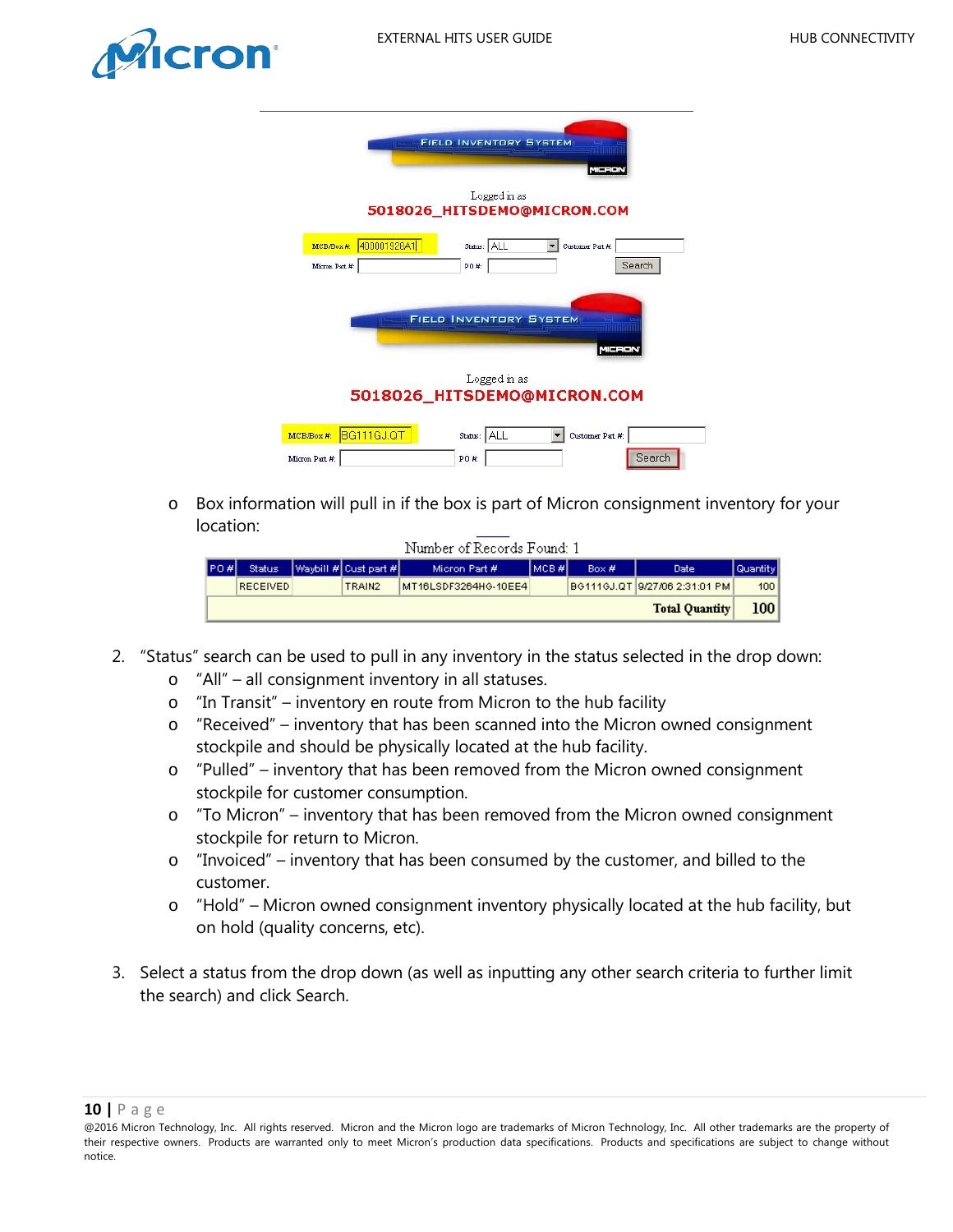<span id="page-10-3"></span>



<span id="page-10-0"></span>4. "Customer Part #" search field can be used to search for any inventory by the customer part number. Input the customer part number (as well as any other search criteria, in order to further limit the search) and click Search.



<span id="page-10-1"></span>5. "P.O. #" search field can be used to search for any inventory that searched under a specific purchase order number. Input the purchase order number (as well as any other search criteria, in order to further limit the search) and click Search.



<span id="page-10-2"></span>6. "Micron Part #" search field can be used to search for any inventory by the Micron part number description. Input the Micron part number (as well as any other search criteria, in order to further limit the search) and click Search.



<sup>@2016</sup> Micron Technology, Inc. All rights reserved. Micron and the Micron logo are trademarks of Micron Technology, Inc. All other trademarks are the property of their respective owners. Products are warranted only to meet Micron's production data specifications. Products and specifications are subject to change without notice.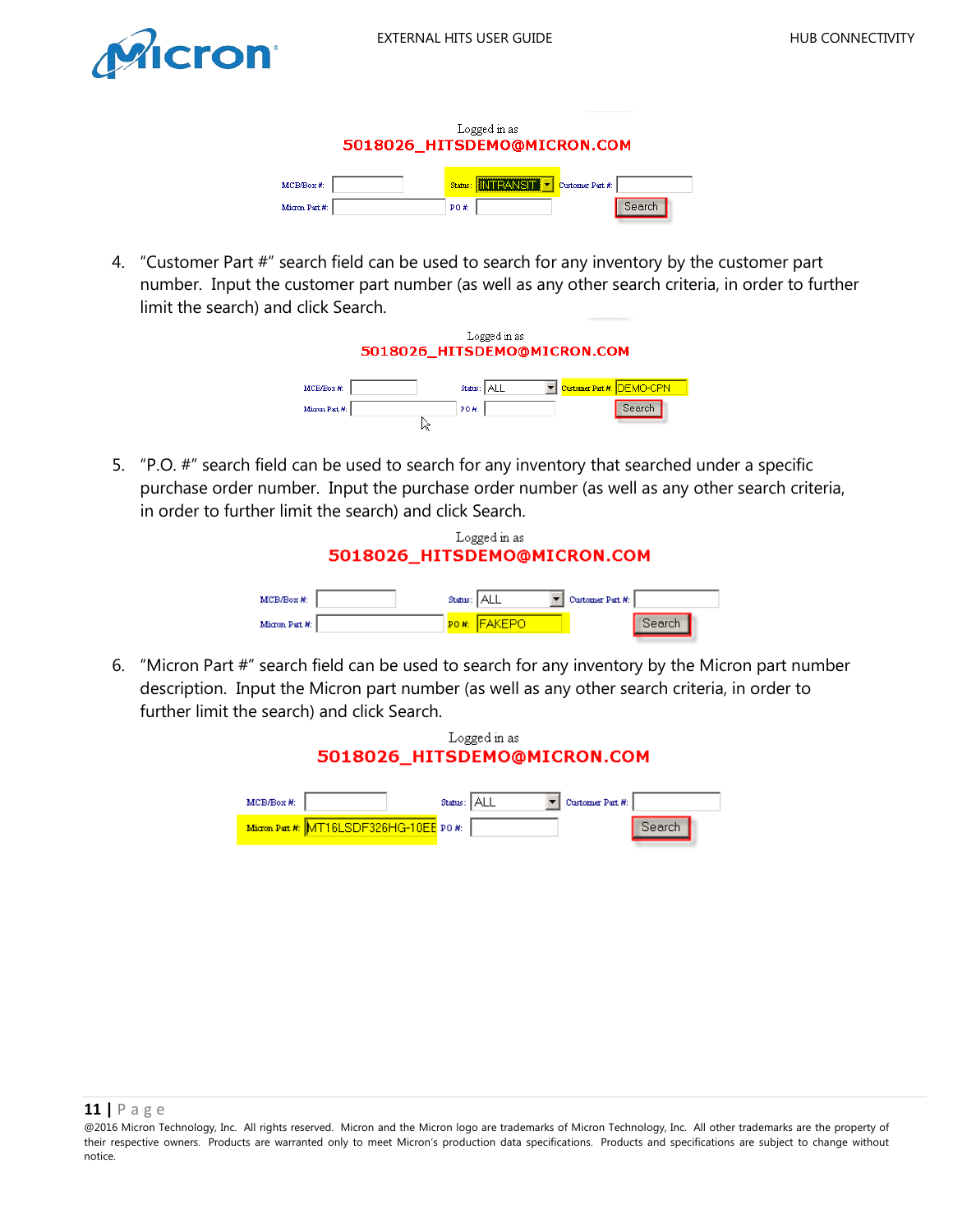



## **TROUBLESHOOTING ISSUES WITH HITS**

If you receive an error that states "To scan product to an X status, it must first be in a Y or hold status," when scanning boxes into a specific status (see sample error below below), use the search functionality to find out the current status of the box. Boxes can only move from an in transit to received; received to hold, pulled or to micron; and pulled or hold to received.



If, during the search, the box is still in an in transit status, and you are trying to update the box to a pulled status, you will need to update the box to a received status first, then pull.

| $MCB/Box$ # $\mid$ | ERROR MESSAGE                                                                                       |
|--------------------|-----------------------------------------------------------------------------------------------------|
|                    | [BG1122M.LK] To scan product to a RECEIVED status, it must first be in a INTRANSIT or HOLD status.] |

If you receive an error that states "MCB or Box number XXX not found," please check the shipping documentation to ensure that the inventory you received was appropriately shipped. Often this error is a result of product shipped directly to the customer being incorrectly received as consignment inventory. Also, this error might be caused by technical issues (server issues, etc). Please contact Micron to help resolve.

| MCB/Box # | ERROR MESSAGE                                        |
|-----------|------------------------------------------------------|
|           | BG1121L.C8   MCB or Box number BG1121L.C8 not found. |

<span id="page-11-0"></span>Please contact **HUB** OPS@micron.com with any issues. You can also use the HITS login email account that you have been provided by Micron. If you send an email to this account, it will be received by HUB OPS.

<sup>@2016</sup> Micron Technology, Inc. All rights reserved. Micron and the Micron logo are trademarks of Micron Technology, Inc. All other trademarks are the property of their respective owners. Products are warranted only to meet Micron's production data specifications. Products and specifications are subject to change without notice.